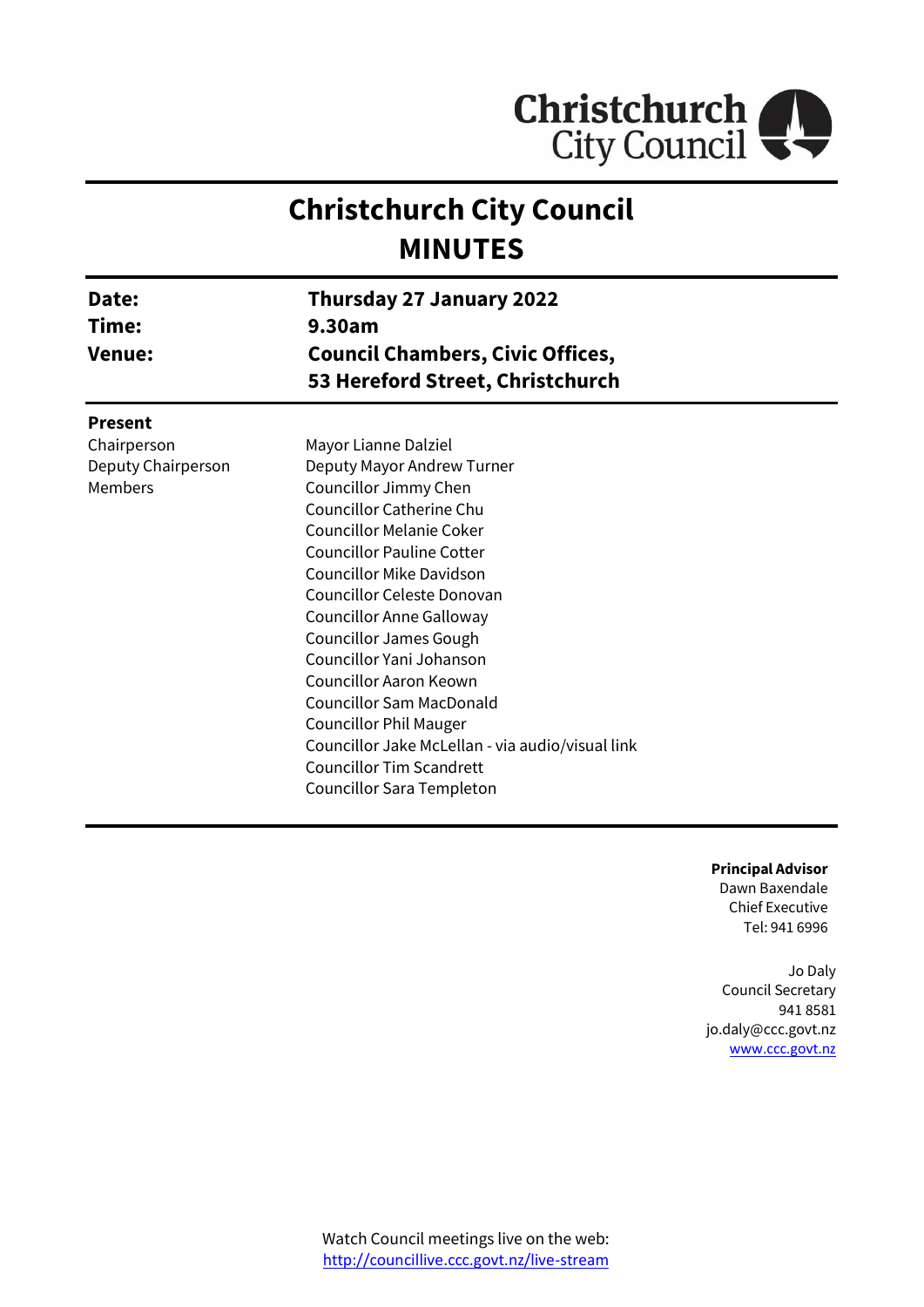

### **Karakia Tīmatanga**: Given by the Mayor

The agenda was dealt with in the following order.

# **1. Apologies Ngā Whakapāha**

There were no apologies received.

Councillors Gough, Keown and MacDonald joined the meeting at 9.31am.

# **2. Declarations of Interest Ngā Whakapuaki Aronga**

There were no declarations of interest recorded.

# **3. Public Participation Te Huinga Tūmatanui**

#### **3.1 Public Forum Te Huinga Whānui**

There were no public forum presentations.

#### **3.2 Deputations by Appointment Ngā Huinga Whakaritenga**

**3.2.1** Josiah Tualamali'i, Dominic Wilson and Professor Bronwyn Hayward

Josiah Tualamali'i, Dominic Wilson and Professor Bronwyn Hayward presented a deputation and provided a supporting document to the Council on item 9. Removal of library fines. **Attachments**

A Council 27 January 2022 - Josiah Tualamali'i, Dominic Wilson and Bronwyn Hayward - Deputation Supporting Document - item 9 Removal of Library Fines

# **4. Presentation of Petitions Ngā Pākikitanga**

There was no presentation of petitions.

# **19. Supplementary Reports**

#### **Council Resolved CNCL/2022/00001**

That the report below be received and considered at the Council meeting on 27 January 2022:

20. NEMA Regulatory Framework Review ('Triefecta') Programme

It was noted that supplementary agenda for this meeting includes an open report for item 17. CMUA Project Delivery Ltd - Preliminary Design. This item was included in the PX section of the agenda for the meeting.

Mayor/Councillor Cotter **Carried**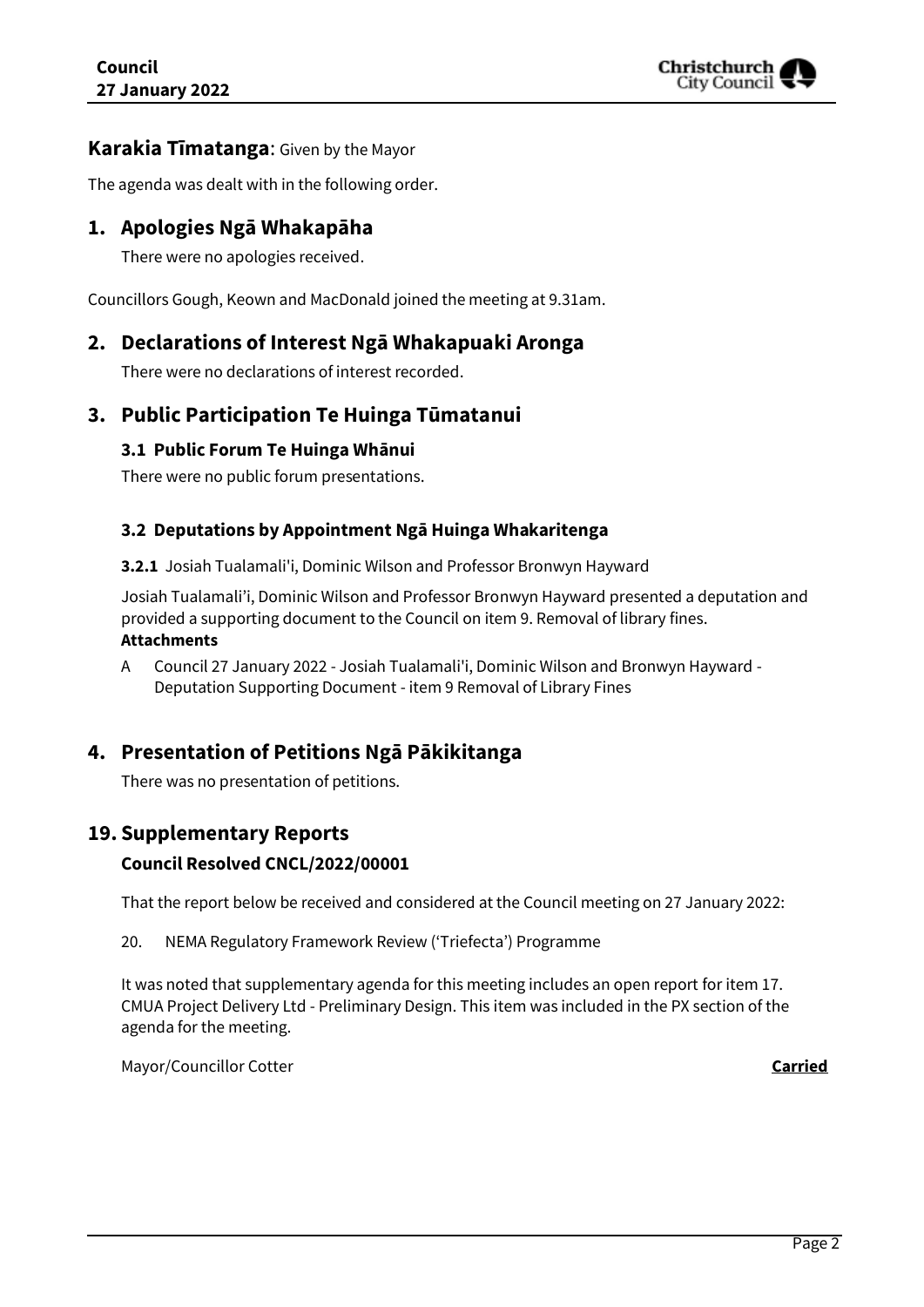

# **5. Council Minutes - 9 December 2021 Council Resolved CNCL/2022/00002**

That the Council receives the Minutes from the Council meeting held 9 December 2021

AND

That the Council receives the Minutes from the Audit and Risk Management Committee meeting held 3 December 2021.

AND

That the Council receives the Minutes from the Health, Safety and Wellbeing Committee meeting held 19 November 2021.

Mayor/Deputy Mayor **Carried**

# **6. Audit and Risk Management Committee Minutes - 3 December 2021 Council Decision**

Refer to item 5.

# **8. Health, Safety and Wellbeing Committee Minutes - 19 November 2021 Council Decision**

Refer to item 5.

# **9. Removal of library fines**

The Council commenced consideration of this item, including questions to staff and discussion.

The officer recommendation was moved by Councillor Templeton and seconded by Councillor Davidson.

That the Council:

1. Agrees to the removal of charges for overdue library items and all historical debt related to overdue library charges from 1 March 2022.

Debate on this item was adjourned at 10.30am, to reconvene later in the meeting.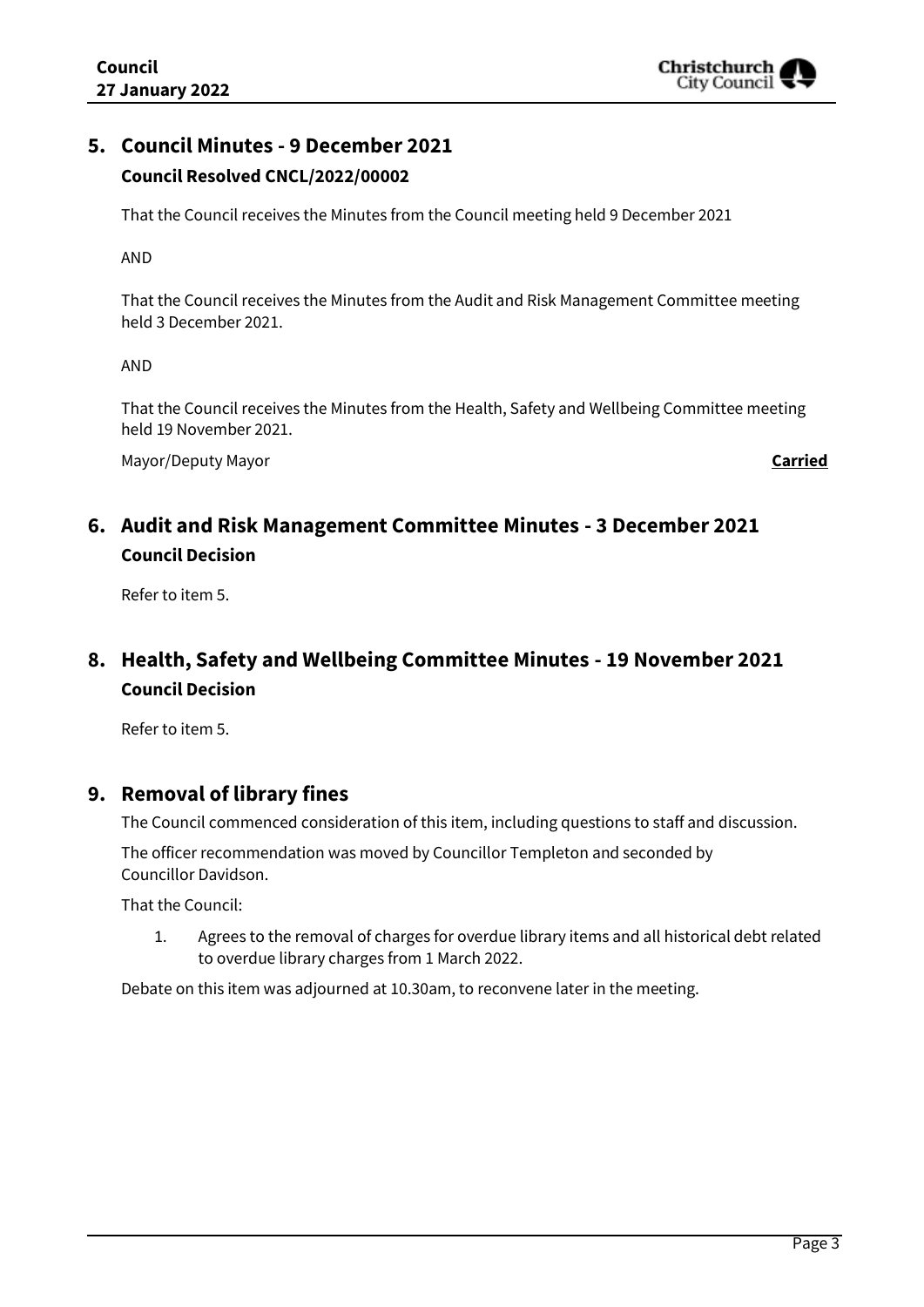### **Council 27 January 2022**



Councillor Chu left the meeting at 10.33am and returned at 10.34am during consideration of item 10. Councillor Gough left the meeting at 10.34am and returned at 10.35am during consideration of item 10.

# **10. Draft submission on SH76 Brougham Street upgrade**

The Council provided direction to staff on additions to the submission, including key points to be incorporated in the submission summary.

#### **Council Resolved CNCL/2022/00003**

That the Council:

1. Approve the draft submission to Waka Kotahi on their SH76 Brougham Street upgrade project (Attachment A circulated under separate cover) with the additions discussed, including key points within the submission summary.

Councillor Davidson/Councillor Donovan **Carried**

Councillors Chu, Gough, Keown, MacDonald and Mauger requested that their votes against the resolution be recorded.

Councillor Cotter left the meeting at 11.07am and return at 11.09am during debate on item 9.

# **9. Removal of library fines**

The Council returned to debate on this item.

#### **Council Resolved CNCL/2022/00004**

That the Council:

1. Agrees to the removal of charges for overdue library items and all historical debt related to overdue library charges from 1 March 2022.

The division was declared *carried* by 13 votes to 4 votes the voting being as follows:

*For:* Mayor Dalziel, Deputy Mayor Turner, Councillor Chen, Councillor Coker, Councillor Cotter, Councillor Davidson, Councillor Donovan, Councillor Galloway, Councillor Johanson, Councillor Mauger, Councillor McLellan, Councillor Scandrett and Councillor Templeton

*Against:* Councillor Chu, Councillor Gough, Councillor Keown and Councillor MacDonald

Councillor Templeton/Councillor Davidson Carried Council and Carried Carried

# **12. Resolution to Exclude the Public**

# **Council Resolved CNCL/2022/00005**

That Barry Bragg, Chair CMUA Project Delivery Ltd, Steve Reindler CMUA Board Director, Gill Cox CMUA Board Director, Peter Neven CMUA Independent Advisor and Caroline Harvie-Teare Chief Executive Venues Ōtautahi–remain after the public have been excluded for item 17.CMUA Project Delivery Ltd - Preliminary Design of the public excluded agenda as they have knowledge that is relevant to that item and will assist the Council.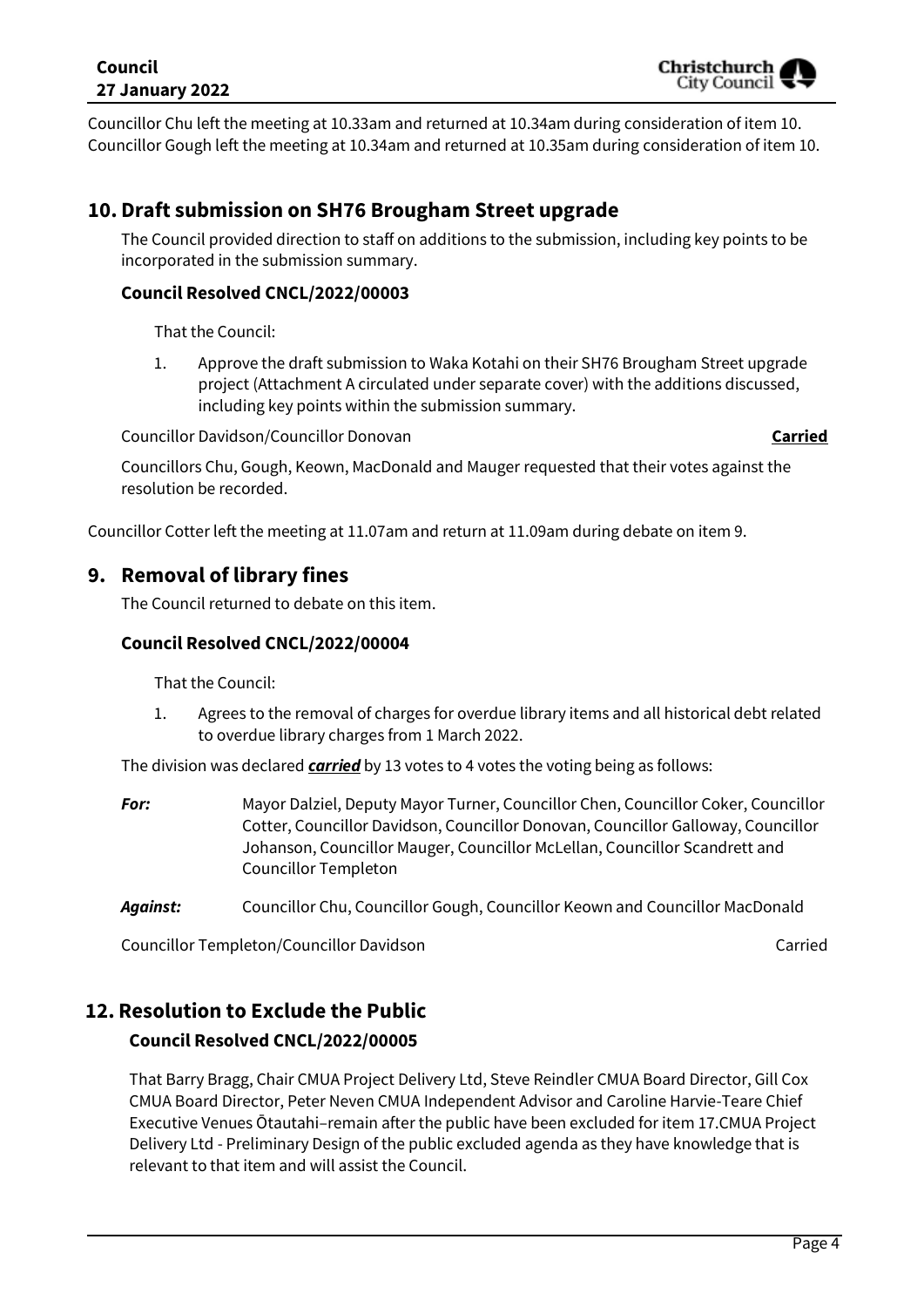That at 11.38am the resolution to exclude the public set out on pages 134 to 136 of the agenda be adopted.

Mayor/Councillor Scandrett **Carried**

Councillor Johanson requested that his vote against the resolutions be recorded.

*Secretarial note: Steve Reindler and Peter Neven did not join the meeting.*

#### **The public were readmitted to the meeting at 12.08pm.**

# **17. CMUA Project Delivery Ltd - Preliminary Design**

Barry Bragg, Chair CMUA Project Delivery Ltd and Caroline Harvie-Teare Chief Executive Venues Ōtautahi joined Council staff in presenting this item. The Council received a presentation on the CMUA Project Delivery Limited preliminary design.

The officer recommendations were moved by Councillor Mauger and seconded Councillor Keown.

#### **Council Resolved CNCL/2022/00006**

That the Council:

1. Receive the information and accept the recommendation from CMUA Project Delivery Ltd Board that the Preliminary Design be accepted and allow Kōtui to continue on the Developed Design Phase of the project.

The division was declared *carried* by 11 votes to 3 votes the voting being as follows:

- *For:* Mayor Dalziel, Deputy Mayor Turner, Councillor Chen, Councillor Chu, Councillor Galloway, Councillor Gough, Councillor Keown, Councillor MacDonald, Councillor Mauger, Councillor McLellan and Councillor Scandrett
- *Against:* Councillor Davidson, Councillor Donovan and Councillor Templeton
- *Abstained:* Councillor Coker, Councillor Cotter and Councillor Johanson

#### Councillor Mauger/Councillor Keown **Carried Council Resolved CNCL/2022/00007**

- 2. Accept the name Te Kaha that has been gifted by Ngāi Tūāhuriri to the Christchurch City Council for the Canterbury Multi-Use Arena, to be located on Te Kaharoa (the whenua (land) surrounding).
- 3. Note that the commercially sensitive information regarding design and budget contained within the Public Excluded part of this report can be released on the acceptance of the Design and Construct Contract with BESIX Watpac, or when the Council Chief Executive and the Chair of CMUA Project Delivery Ltd determine there are no longer grounds for withholding any or all of the information.

Councillor Mauger/Councillor Keown **Carried**

#### **Attachments**

A Council 27 January 2021 - Item 17 - CMUA - Preliminary Design Presentation Slides to Elected Members at meeting (open meeting)  $\Rightarrow$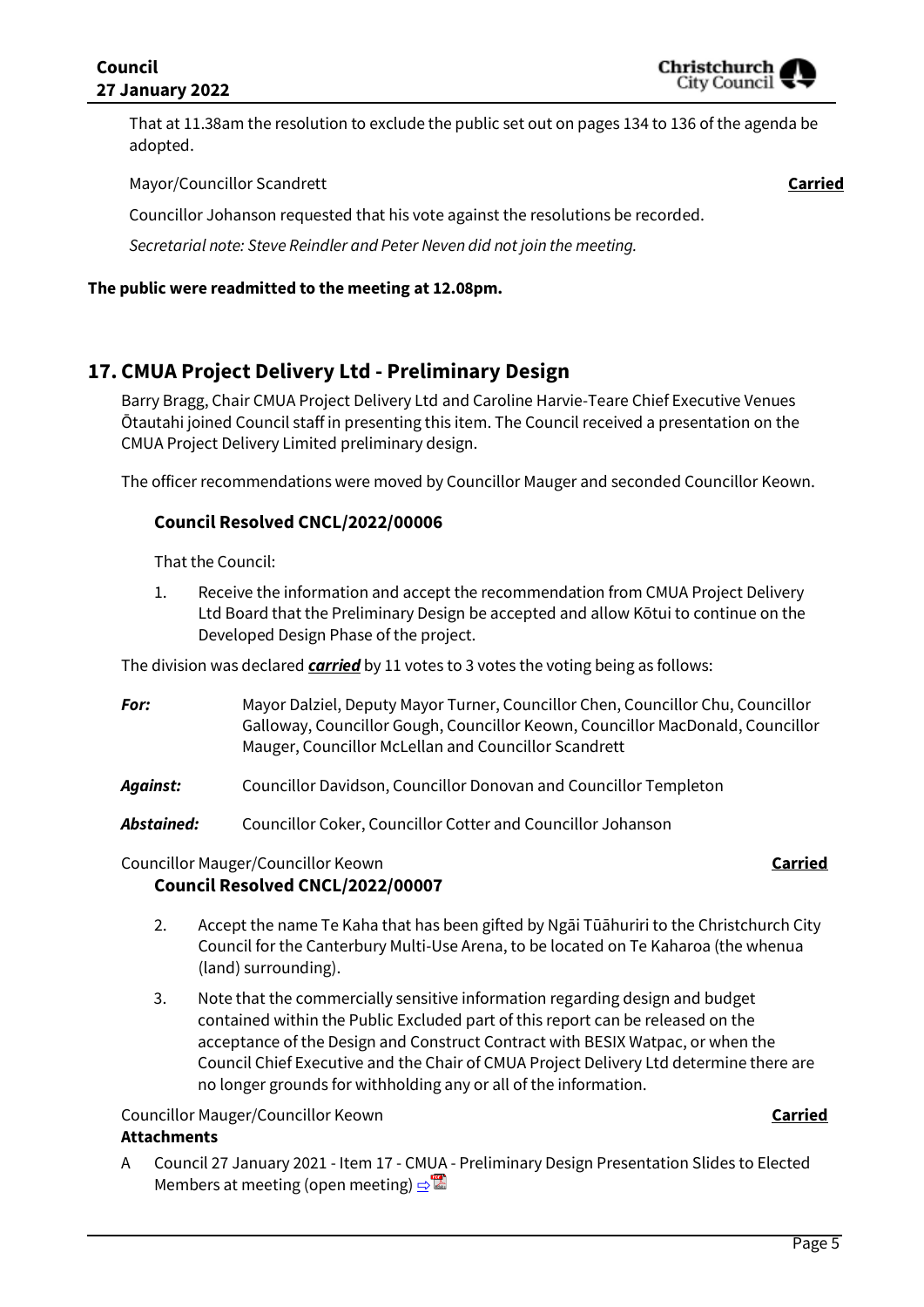# **Report from Audit and Risk Management Committee - 3 December 2021**

# **7. Audit Management Report 2021 and Debenture Trust Deed Audit 2021 Council Resolved CNCL/2022/00008**

#### **Committee recommendation adopted without change.**

That the Council:

1. Receives the Audit New Zealand Management Report relating to the audit of the financial statements and annual report for the year ended 30 June 2021.

Councillor MacDonald/Deputy Mayor **Carried**

Councillor Gough left the meeting at 12.56pm.

# **11. Draft submission on Canterbury Regional Council (Ngāi Tahu Representation) Bill**

The Council decision included that the Council's 2021 correspondence to Environment Canterbury on this matter would be included with the Council's submission.

#### **Council Resolved CNCL/2022/00009**

That the Council:

1. Approve the draft Council submission on the Canterbury Regional Council (Ngāi Tahu Representation) Bill (Attachment A circulated under separate cover) including the correspondence to Environment Canterbury in 2021.

#### Mayor/Deputy Mayor **Carried**

Councillor MacDonald requested his vote against the resolution be recorded.

Councillor Keown abstained from voting on this item.